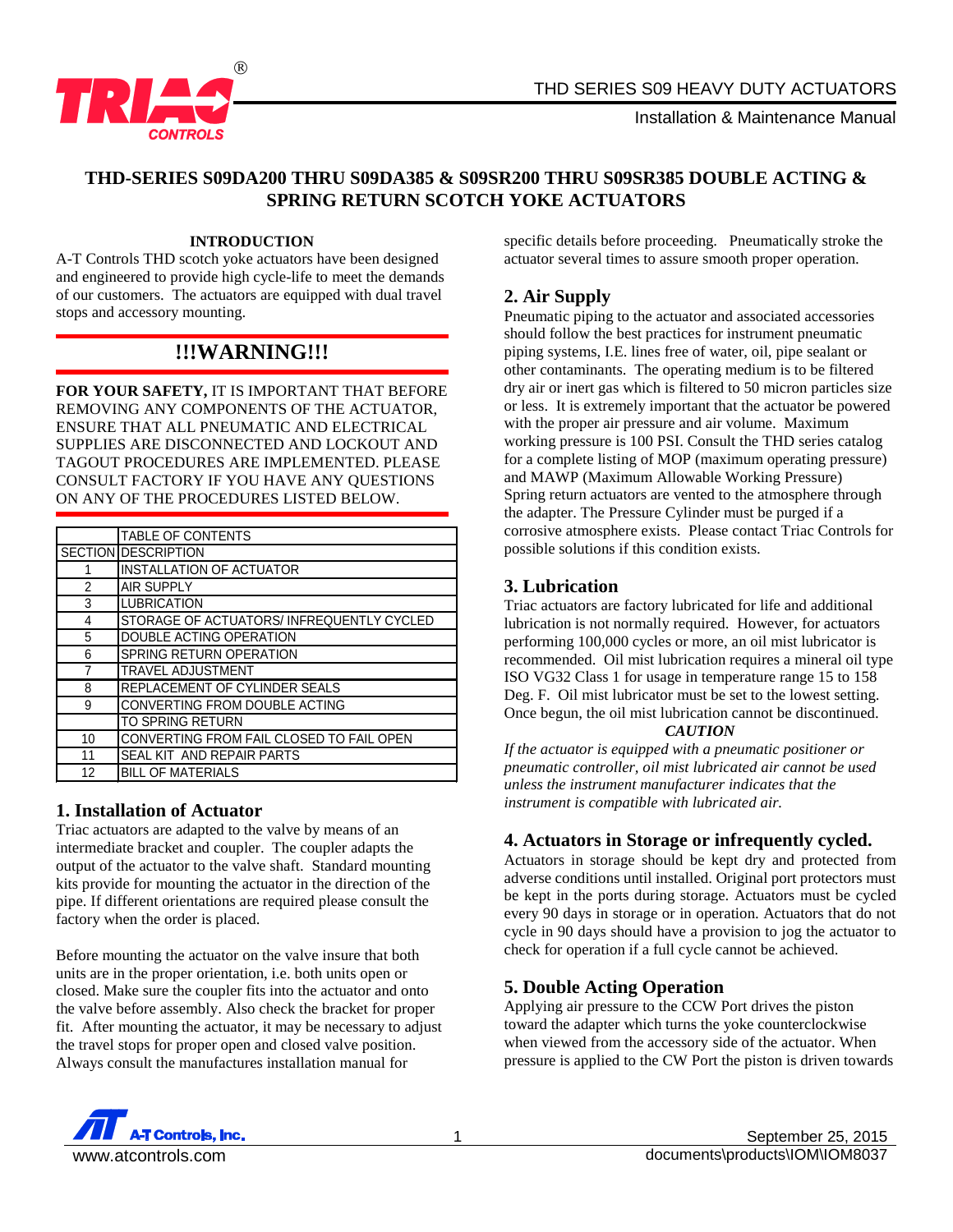

# THD SERIES S09 HEAVY DUTY ACTUATORS

#### Installation & Maintenance Manual

the end cap which turns the yoke clockwise. This is shown in Figure 1



**Figure 1**

#### **6. Spring Return Operation**

Applying air pressure to the CCW Port drives the piston toward the adapter as the spring is compressed. This rotates the yoke counterclockwise when viewed from the accessory side of the actuator. When pressure is relieved at the CCW Port the spring drives the piston towards the end cap which turns the yoke clockwise. This is shown in figure 2. To reverse the failure mode the spring and pressure cylinder are swapped end for end.





**Figure 2**

### **7. Travel Adjustment**

The Triac THD actuators have  $+$  or  $-$  8 degree adjustment of the end of travel stops in both the open and close directions. **CAUTION: DO NOT ATTEMPT TO ADJUST STOP BOLT WITH AIR PRESSURE OR SPRING FORCE APPLIED TO THE STOP BOLT. ALWAYS JOG ACTUATOR AWAY FROM STOP BOLT BEFORE ADJUSTING.**

The stop bolts are in the center body of the actuator. Figure 3 shows the stop bolt locations loosen the lock nut and adjust stop bolt as required then retighten lock nut.



**Figure 3**

# **!!!WARNING!!!**

**FOR YOUR SAFETY,** IT IS IMPORTANT THAT BEFORE REMOVING ANY COMPONENTS OF THE ACTUATOR, ENSURE THAT ALL PNEUMATIC AND ELECTRICAL SUPPLIES ARE DISCONNECTED AND LOCKOUT AND TAGOUT PROCEDURES ARE IMPLEMENTED.

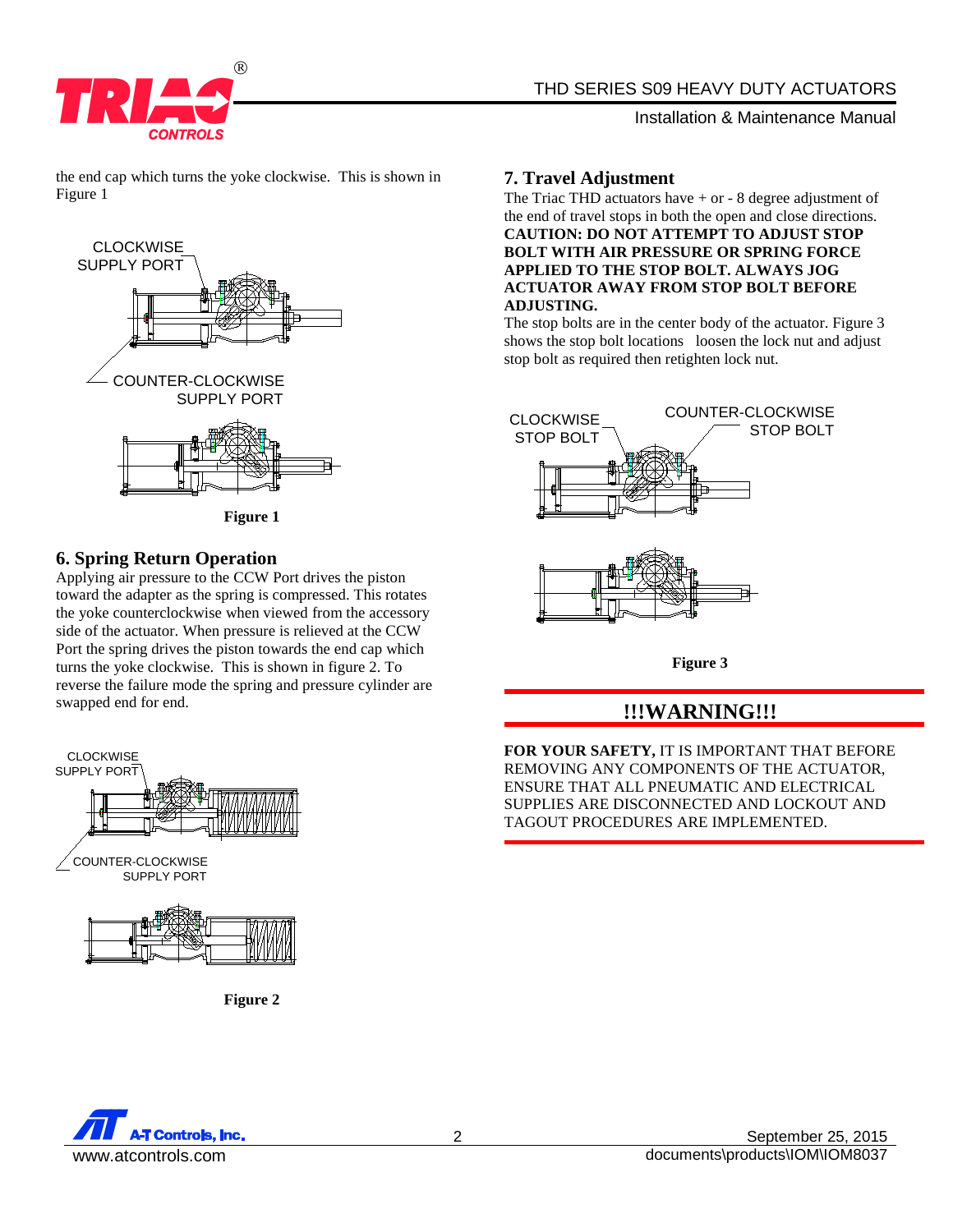



## **8. Replacement of Cylinder Seals**

**When the cylinder seals must be replaced, because of leakage or a preventive scheduled maintenance, the following procedure must be followed. Note only the soft parts indicated on page 5 are included in a seal kit. If additional parts are required they must be ordered separately.**

**Due to the continuing improvement of the Heavy Duty Actuators, seal kits provided by A-T Controls may contain extra o-rings so that all revisions of the actuators are able to be repaired. When disassembling the actuator, it is recommended to match the old o-ring with the new o-ring from the repair kit by comparing the o-ring diameter and cross section.**

- 1. Disconnect electrical supplies and shut off pneumatic supply, vent actuator and remove from valve or damper.
- 2. For spring return actuators the spring tension must be relieved before starting. Apply air pressure until the piston moves off the stop bolt. Loosen the hex nut (item 12) then back out the stop bolt (item 11) until the preload is relieved. For double acting units the actuator should be in the clockwise position with the piston next to the rear flange.
- 3. Vent all air pressure from the cylinder (item 14).
- 4. Attach a lifting device to the lifting hook on the spring cylinder and remove the 4 bolts on the spring cartridge. Then carefully slide the spring cartridge off the piston rod not to lose the thrust bearing on the end of the piston rod.
- 5. Remove the tie rod nuts (item 19) from the tie rods (item 23).
- 6. Remove the end cap (item 18) from the cylinder (item 14).
- 7. Remove the cylinder from the adapter (item 25) by pulling over the piston (item 21). Use caution not to scratch the cylinder bore when sliding over piston.
- 8. Bend the safety tab on the lock nut retainer up and out of the groove. Remove the outer hex nut (item 20) holding the piston on the piston rod (item 15). Then remove the safety tab and then the inner nut.
- 9. Remove the piston (item 21), rod washer and o-ring (item 22).
- 10. Remove 2 each flat head screws in the adapter and remove the cover plate.
- 11. Remove the o-ring seal assembly (item 24) from the counter-bore.
- 12. Remove the o-rings from the piston and both flanges.

#### Installation & Maintenance Manual

- 13. Clean all parts with a mild solvent that will not attack the coating on the parts.
- 14. The center body assembly should be inspected before the pressure group is rebuilt.
- 15. Remove the rod cover adapter (item 30).
- 16. Remove the pinion cover or any accessories mounted on top of actuator. Remove snap ring on pinion and remove upper pinion spacer and thrust washer. Slide pinion (item 2) down thru body and carefully remove from bottom of actuator as not to damage the upper and lower bearings and o-rings. Remove the piston rod and yoke assembly thru the pressure port opening.
- 17. Inspect the Yoke pin bushing (bronze slider) (item 10) for wear along with the slot in the yoke arm.
- 18. Inspect the upper and lower yoke bearings (item 4, 7) for wear.
- 19. Wipe out old grease and replace with new grease on all sliding surfaces.
- 20. Reinstall piston rod and yoke assembly into housing.
- 21. Then reinstall Pinion into yoke aligning the key into the keyway and bearing careful not to harm the bearings or the o-rings.
- 22. Reinstall the pinion thrust washer and snap ring washer followed by the snap ring and pinion cover.
- 23. Lightly grease new o-ring rod seal assembly (item 26) and install in front flange. Replace cover plate and install 2 each flat head socket cap screws.
- 24. Install adapter gasket on actuator using a gasket adhesive.
- 25. Reinstall adapter over piston rod and slide into position and torque bolts in a diagonal pattern.
- 26. Install rod cover adapter gasket on actuator using a gasket adhesive
- 27. Reinstall rod cover adapter and bushing over piston rod and slide into position and torque bolts in a diagonal pattern.
- 28. Lightly grease the o-ring for the front flange and install in the groove.
- 29. Place piston rod washer on piston rod with countersink facing out toward the end cap. Lightly grease o-ring (item 22) and slide over piston rod. Slide piston over piston rod and install inner hex nut then lock tab and outer hex nut then align outer hex nut with tab and bend into groove.
- 30. At this point the piston should be able to be pushed back and forth to insure that all parts are in proper alignment and working properly.
- 31. Lightly grease piston grooves and install o-ring and backup strip.
- 32. Lightly grease cylinder completely on the inside surface and carefully slide over the piston until seated on the adapter.

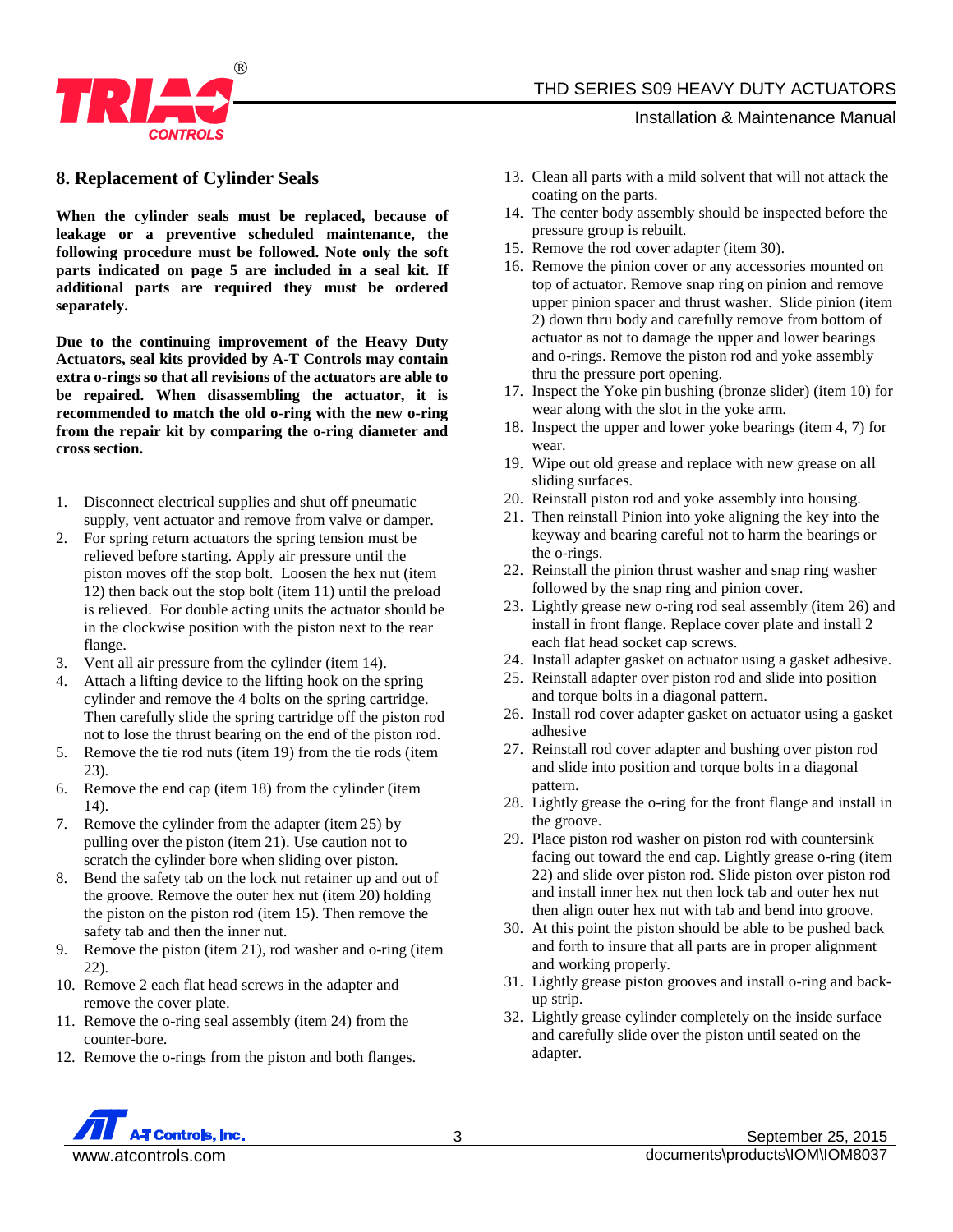

#### Installation & Maintenance Manual

- 33. Lightly grease the o-ring for the end cap and install in the groove. Place end cap over the tie rods and seat on the cylinder. Be sure to keep the original alignment of the NPT port and the lifting eye on the cylinder. If the tie rods were removed from the adapter be sure the two longer tie rods are at the top of the cylinder for the lifting eye.
- 34. Reinstall the tie rod nuts and tighten in a diagonal pattern.
- 35. To pressure test a double acting actuator proceed to the next step for a spring return go the step 39.
- 36. Connect 2 psig air to the adapter and cycle the actuator then connect to the end cap and cycle the actuator several times.
- 37. Apply 100 psig air to the adapter and check for leakage at the adapter/cylinder connection. Place a flexible tube in the end cap NPT port and check for leakage across the piston by checking for bubbles in a cup of water. Relieve air pressure on cylinder.
- 38. Apply 100 psig air to the end cap and check for leakage at the end cap/cylinder connection. Place a flexible tube in the front flange NPT port and check for leakage across the piston. Relieve air pressure on cylinder.
- 39. Apply supply pressure to the end cap and check for leakage at the end cap/cylinder connection and check for leakage across the piston by using the method in step 37 above.
- 40. Position stop bolts back to 90 degrees position and tighten lock nuts.
- 41. The actuator is now ready to return to service.
- **9. Converting from Double Acting to Spring Return**

# **!!!WARNING!!!**

**FOR YOUR SAFETY,** IT IS IMPORTANT THAT BEFORE REMOVING ANY COMPONENTS OF THE ACTUATOR, ENSURE THAT ALL PNEUMATIC AND ELECTRICAL SUPPLIES ARE DISCONNECTED AND LOCKOUT AND TAGOUT PROCEDURES ARE IMPLEMENTED.

- 1. Disconnect electrical supplies and shut off pneumatic supply, vent actuator and remove from valve or damper.
- 2. Loosen the stop bolt nut on the clockwise stop bolt and back out the stop bolt. The stop bolt must be backed off

so that when 10 psig of air is applied to the adapter there is no load on the stop bolt. Remove the rod cover adapter bolts and remove assembly.

- 3. Remove the old gasket and replace with new gasket and secure with gasket adhesive.
- 4. Install thrust bearings (item 27) on end of piston rod.
- 5. Lift Spring Cartridge and slide over piston rod and align with holes in center body.
- 6. Install the 4 cap screws, lock washers and nuts provided with the spring cartridge.
- 7. Apply air pressure and check for smooth operation.
- 8. Adjust both stop bolts as necessary for proper travel.

# **10. Changing from "Spring Closed" to "Spring Open"**

To convert from spring closed to spring open requires that the air cylinder be removed and the spring cartridge removed and placed on the opposite side of the actuator. Complete instructions for rebuilding the air cylinder are listed above along with instructions for installing the spring. On the S09 the yoke and piston rod assembly must be removed from the housing and the piston rod rotated end for end by removing the yoke pin and yoke pin bushings so that the pneumatic piston end is on the opposite side of the housing.

# **11. Seal kits and Repair Parts**

To order replacement seal kits or spare parts please provide the following information:

*Actuator Model Number*

*Serial Number*

*Type of seal kit (Nitrile standard, low temperature, Viton) Item Number, Description and quantity for repair part*

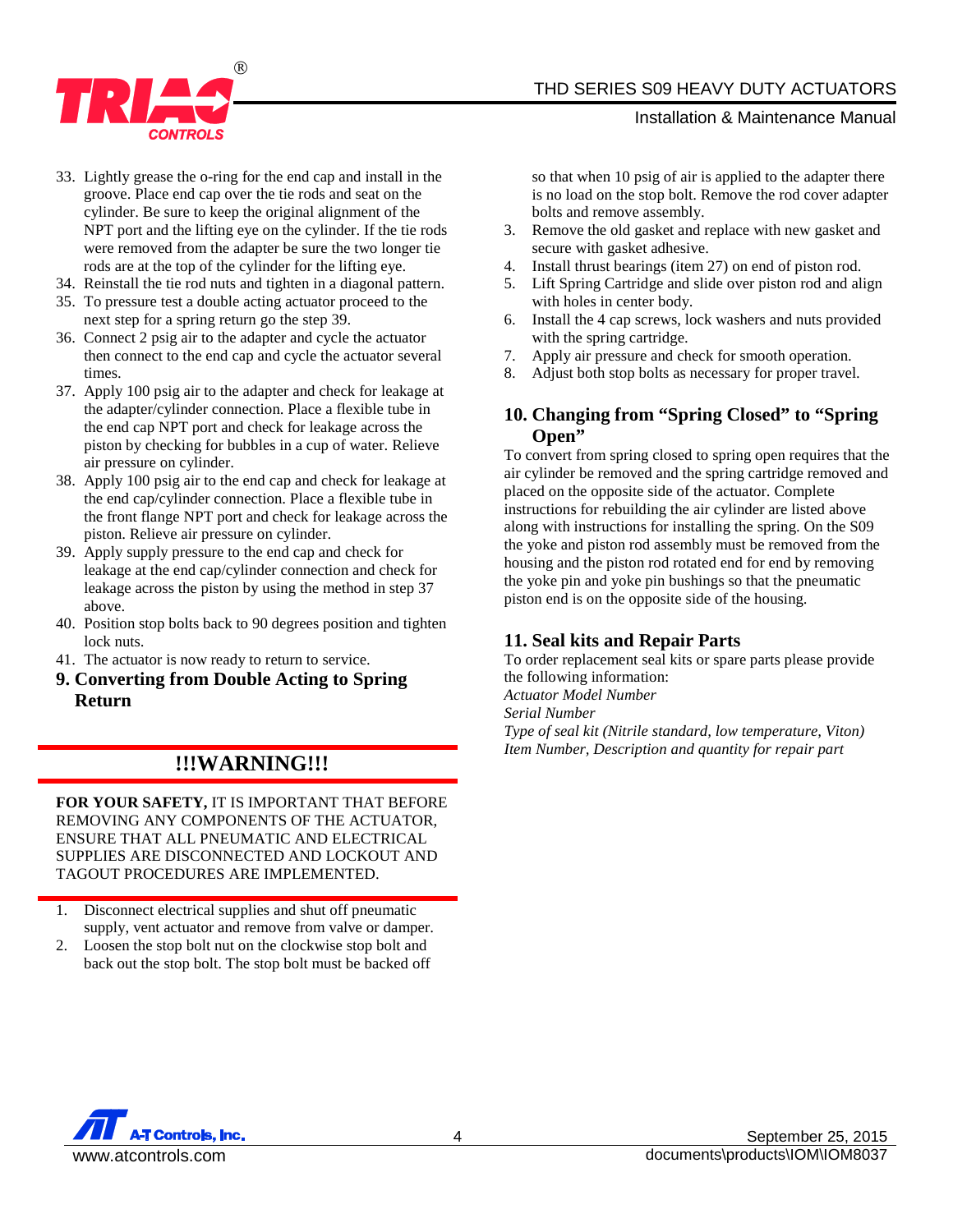

# THD SERIES S09 HEAVY DUTY ACTUATORS

## Installation & Maintenance Manual

| T H D      | SERIES |  |
|------------|--------|--|
| <b>S09</b> |        |  |
|            |        |  |

| <b>NO</b>      | <b>QTY</b>               | <b>SEAL</b><br><b>KIT</b> | <b>DESCRIPTION</b>               | <b>MATERIAL</b>                                 |
|----------------|--------------------------|---------------------------|----------------------------------|-------------------------------------------------|
| 1              | 1                        |                           | <b>HOUSING</b>                   | A536 GR 65-45-12 DUCTILE IRON                   |
| $\overline{2}$ | 1                        | ₩                         | YOKE PIN ACCESS PLUG O-RING      | <b>NBR NITRILE RUBBER</b>                       |
| 3              | 1                        |                           | YOKE PIN ACCESS PLUG             | <b>304 STAINLESS STEEL</b>                      |
| 4              | 1                        | ₩                         | <b>PINION TEFLON WASHER</b>      | <b>RTFE</b>                                     |
| 5              | 1                        | ¥                         | <b>PINION SST WASHER</b>         | <b>304 STAINLESS STEEL</b>                      |
| 6              | 1                        | $\ddot{\ast}$             | <b>PINION SNAP RING</b>          | STEEL ELECTROLESS NICKEL PLATED                 |
| 7              | 1                        |                           | <b>PINION</b>                    | <b>ANSI 1045CARBON STEEL</b>                    |
| 8              | 1                        | ÷                         | <b>UPPER PINION O-RING</b>       | <b>NBR NITRILE RUBBER</b>                       |
| 9              | 1                        | ¥                         | <b>UPPER PINION BEARING</b>      | <b>PTFE TEFLON</b>                              |
| 10             | 1                        |                           | YOKE / PINION KEY                | <b>ANSI 1045 CARBON STEEL</b>                   |
| 11             | 1                        |                           | <b>YOKE</b>                      | <b>A216 WCC CAST STEEL</b>                      |
| 12             | 1                        | ¥                         | <b>LOWER PINION BEARING</b>      | <b>PTFE TEFLON</b>                              |
| 13             | 1                        | ₩                         | <b>LOWER PINION O-RING</b>       | <b>NBR NITRILE RUBBER</b>                       |
| 14             | 1                        |                           | <b>YOKE PIN</b>                  | <b>17-4 PH STAINLESS STEEL</b>                  |
| 15             | 1                        |                           | <b>LOWER YOKE PIN BUSHING</b>    | <b>B505 C836 BRASS</b>                          |
| 16             | 1                        |                           | <b>UPPER YOKE PIN BUSHING</b>    | <b>B505 C836 BRASS</b>                          |
| 17             | 1                        |                           | YOKE PIN SNAP RING               | STEEL ELECTROLESS NICKEL PLATED                 |
| 18             | $\overline{2}$           |                           | <b>STOP BOLT</b>                 | <b>ASTM A193 GRADE B7</b>                       |
| 19             | 2                        |                           | <b>STOP BOLT NUT</b>             | ASTM A194 GR 2H                                 |
| 20             | $\overline{\phantom{a}}$ | ¥                         | <b>CYLINDER O-RING</b>           | <b>NBR NITRILE RUBBER</b>                       |
| 21             | 1                        |                           | <b>CYLINDER</b>                  | A106 GR. A CHROME PLATED SEAMLESS CARBON PIPE   |
| 22             | 1                        |                           | <b>PISTON ROD</b>                | ANSI 1045 CHROME PLATED CARBON STEEL            |
| 23             | 1                        |                           | <b>BACK UP RING</b>              | <b>PTFE</b>                                     |
| 24             | 1                        | ¥                         | <b>PISTON O-RING</b>             | <b>NBR NITRILE RUBBER</b>                       |
| 25             | 1                        |                           | <b>END CAP</b>                   | <b>ASTM A36 CARBON STEEL</b>                    |
| 26             | **                       |                           | <b>TIE ROD NUT</b>               | <b>ASTM A194 GRADE 2H</b>                       |
| 27             | 1                        |                           | PISTON NUT WITH SET SCREWS       | <b>ASTM A194 GRADE 2H</b>                       |
| 28             | 1                        |                           | <b>PISTON</b>                    | <b>ASTM A36 CARBON STEEL</b>                    |
| 29             | $\overline{2}$           | ₩                         | <b>PISTON ROD O-RING</b>         | <b>NBR NITRILE RUBBER</b>                       |
| 30             | **                       |                           | <b>TIE ROD</b>                   | <b>ANSI 1045 CARBON STEEL</b>                   |
| 31             | 1                        | ÷                         | <b>PISTON ROD SEAL</b>           | NBR NITRILE RUBBER W/TEFLON SLEEVE              |
| 32             | 1                        |                           | <b>ADAPTER</b>                   | <b>ASTM A36 CARBON STEEL</b>                    |
| 33             | 1                        | ¥                         | S09200 ADAPTER O-RING            | <b>NBR NITRILE RUBBER</b>                       |
| 34             | 1                        | ÷                         | <b>ADAPTER ROD BEARING</b>       | <b>PTFE TEFLON</b>                              |
| 35             | 1                        | ¥                         | <b>ROD COVER BEARING</b>         | <b>PTFE TEFLON</b>                              |
| 36             | 1                        |                           | <b>ROD COVER ADAPTER</b>         | <b>ASTM A36 CARBON STEEL</b>                    |
| 37             | 1                        |                           | <b>ROD COVER</b>                 | A106 GR. A SEAMLESS CARBON STEEL PIPE           |
| 38             | 1                        |                           | <b>THRUST BEARING</b>            | <b>B505 C836 BRASS</b>                          |
| 39             | 1                        |                           | <b>SPRING CARTDRIGE WELDMENT</b> | A106 GR. A SEAMLESS CARBON STEEL PIPE           |
| ı<br>40        | 1                        |                           | <b>SPRING</b>                    | SAE 9254 HEAT TREATED CARBON STEEL SPRING STEEL |